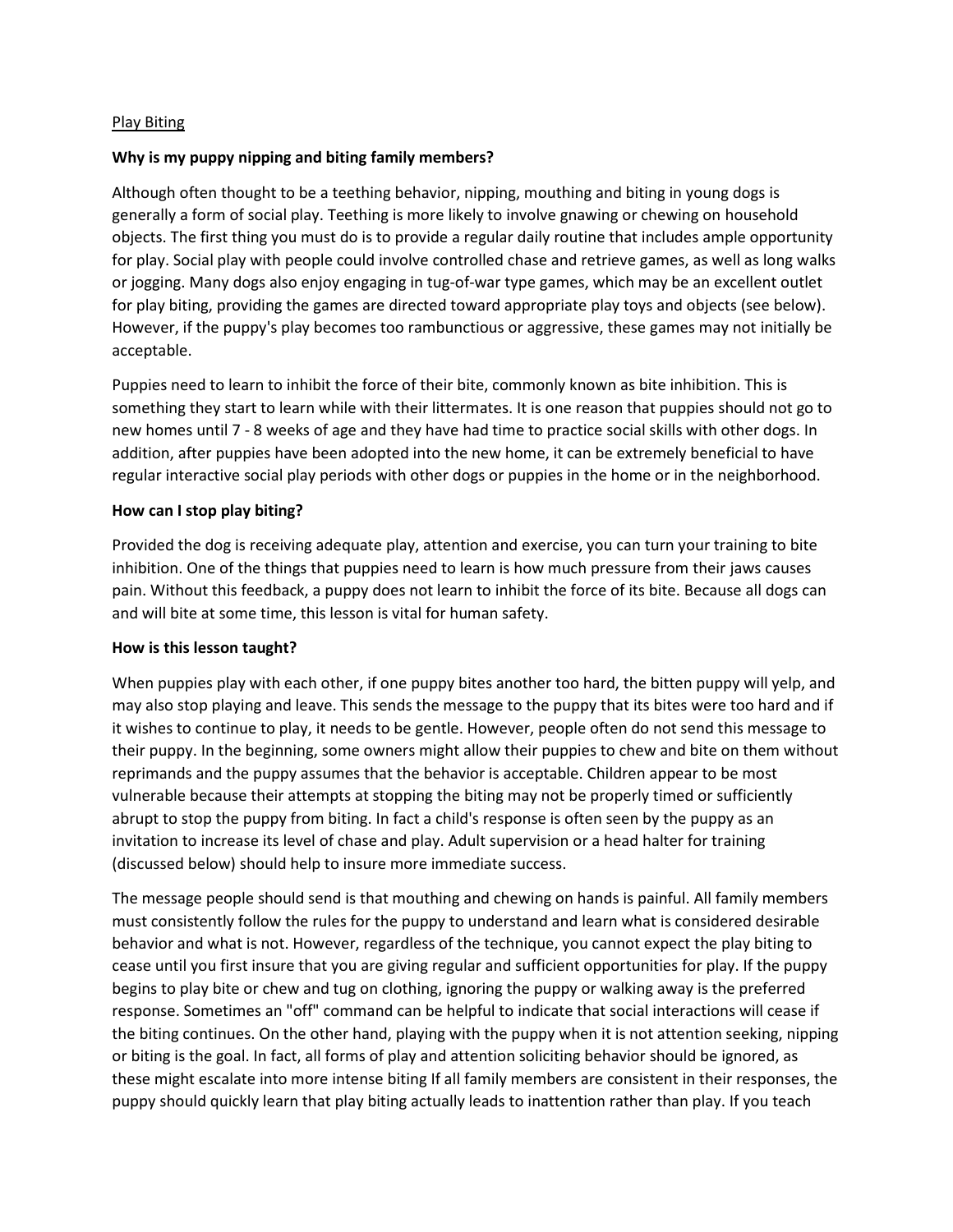your puppy to sit or lie quietly before each play session, you should soon have your puppy trained that these behaviors, and not play biting, will be rewarded with a play session.

If ignoring the puppy and walking away does not stop the biting, then you will need to work on discouraging the behavior. Having a leash attached at all times during interactions and play can be an excellent means of preventing undesirable behavior, as well as prompting and teaching desirable behavior. Another technique is to emit a sharp "yip" or "ouch" as soon as biting begins so that the puppy backs off. Remember any contact with the skin should lead to an immediate cessation of play and attention. This sends the message to the puppy that the bites are painful and that biting will cause play to be terminated. Another option is to use a sharp "off" command while briefly pushing forward with the hand to back the puppy away (no hitting). Alternately, a sharp "off" and quickly backing away can be effective. Using a verbal cue such as yip, ouch or off is intended to interrupt the behavior and indicate that play and attention will now cease. This training usually works for those family members that are a little more forceful and assertive, and who are immediate and consistent in their training. If the puppy persists, chases or immediately repeats the behavior, closing a door and walking out of the room can help to teach the puppy that biting leads to immediate inattention.

### **What if yelping does not help?**

Other techniques are often suggested for play biting. Some involve harsh discipline, like slapping the puppy under the chin or forcefully holding the mouth closed. Remember, pain can cause aggression and cause the puppy to become anxious, fearful or perhaps more excited. These techniques also require that you grab an excited puppy, which is not an easy thing to do! Some puppies may even misinterpret the owner's attempts at punishment as rough play, which in turn might lead to an increase in the behavior. Physical methods are therefore not recommended. Owners who cannot inhibit the puppy with a yelp could consider a shaker can, water or air spray, noise alarm, or ultrasonic device as soon as the biting becomes excessive. The loud noise or spray is used to startle the puppy, which will likely back up and stop biting. When that happens the puppy should immediately be praised and gentle play and interactions resumed.

The use of a head halter with a remote leash attached allows the puppy to play and chew, but a quick pull on the leash can immediately and successfully close the mouth and stop biting without any physical force. By simultaneously saying "no biting", most puppies will quickly learn the meaning of the command. As soon as the puppy stops and calms down, the owner can allow play to resume, as long as biting does not begin again. This is one of the quickest and most effective approaches to stop the biting and get immediate control of the muzzle and mouth, and is useful for owners that are not gaining sufficient verbal control. Remember that play biting is a component of play behavior in puppies. Play is a form of social interaction. Realize that your puppy is trying to play with you, even though the behavior is rough. Also remember that each puppy and each breed has a different level of intensity or a slightly different form in which play is exhibited so try and match the length and type of play to the needs of the puppy. Be certain that you are the one to initiate attention and play often enough to meet your dog's needs. If you allow your puppy to initiate play and attention sessions, then these may escalate into more intense attention soliciting or even play biting if you subsequently try to ignore the behavior. In addition, you should be able to end each session before it becomes too intense. One strategy is to use a command such as sit or down, and reward the behavior with a chew or feeding toy. Another is that if the play gets too rough, immediately end the play session and leave. Social withdrawal can be a very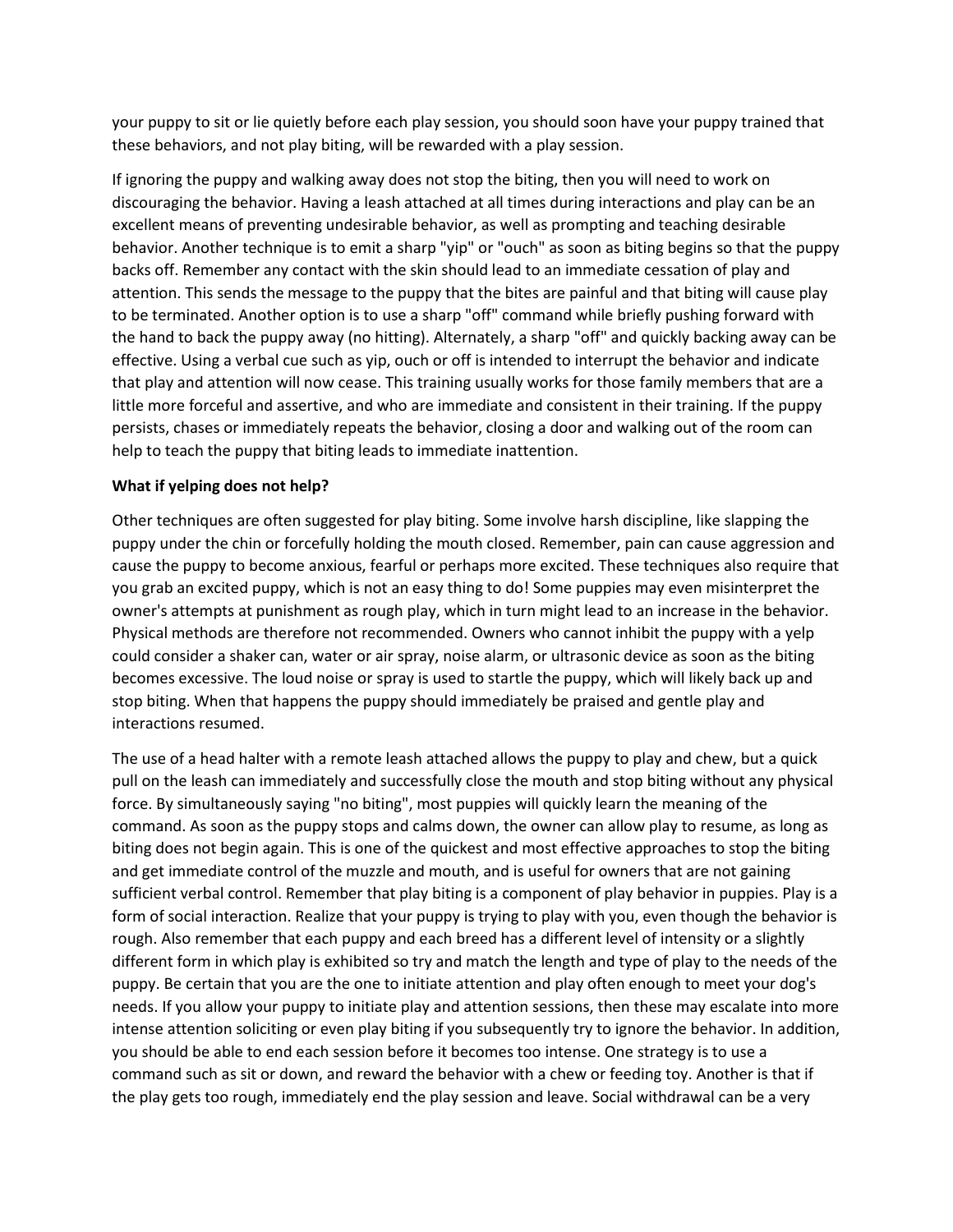powerful tool. Leave the puppy alone long enough to calm down. If upon your return the wild playing begins again, leave again. Although it is tempting to pick the puppy up and take it out of the room, your puppy may interpret this interaction as additional play and the biting may continue as you carry the puppy to a confinement location. Keep track of which types of play seem to get the puppy too excited and these should be avoided to help prevent biting behavior.

# **Can I play tug-of-war games with my puppy?**

Games of tug and pull can be a good way for the puppy to expend energy while playing with family members. In this way the puppy can be given an acceptable outlet for pulling, biting and tugging rather than on the clothing or body parts of people. In addition, the tug of war game provides an opportunity to teach the puppy to give up toys on command. However, tug of war games are only acceptable if they remain under your control, and if play biting and over exuberant behavior do not increase. Select a few tug toys for playing this game and be certain that you are the one to start each session. It might be best to keep the toy(s) out of the puppy's reach until it's time to play the game. Throughout the play session, if the puppy gets too excited or begins to grab hands or clothing, have the puppy settle down and give up the toy before allowing play to continue. Food rewards can also be used at the outset to encourage the puppy to stop the give up the toy. At the end of each tug session, teach the puppy to give up the toy and reward with a favored chew or feeding toy. If successful, this type of play provides you with a means of controlled interactive play, as well as teaching the puppy to give up the toy on command.

Following each play session, give the puppy some down time. Try and use a crate or confinement pen with object play toys (food stuffed toys, chews) that have been saved for confinement time so that the puppy can play with the toys or take a nap until the next scheduled play, exercise, training or elimination session is due.

*Debra Horwitz, DVM, Diplomate ACVB & Gary Landsberg, DVM, Diplomate ACVB*

*© Copyright 2009 Lifelearn Inc. Used and/or modified with permission under license.*

### Destructive Behaviour

### **Why do dogs chew?**

Dogs, especially puppies, are extremely playful and investigative. While play with people and other dogs is an important part of socialization and social development, exploration and object play are important ways for dogs to learn about their environment. Therefore it is a normal behavior for puppies to investigate their environment by sniffing, tasting and perhaps chewing on objects throughout the home. Dogs that chew may also be scavenging for food (as in garbage raiding), playing (as in the dog that chews apart a book or couch), teething (dogs 3 to 6 months of age that chew on household objects), or satisfying a natural urge to chew and gnaw (which may serve to help keep teeth and gums healthy). Some dogs may chew because they receive attention (even if it is negative) or treats from the owners each time they chew, but by giving attention, the owners are inadvertently rewarding the behavior. Chewing and destructive behaviors may also be a response to anxiety. Dogs that are confined in areas where they are insecure may dig and chew in an attempt to escape. Dogs that are in a state of conflict,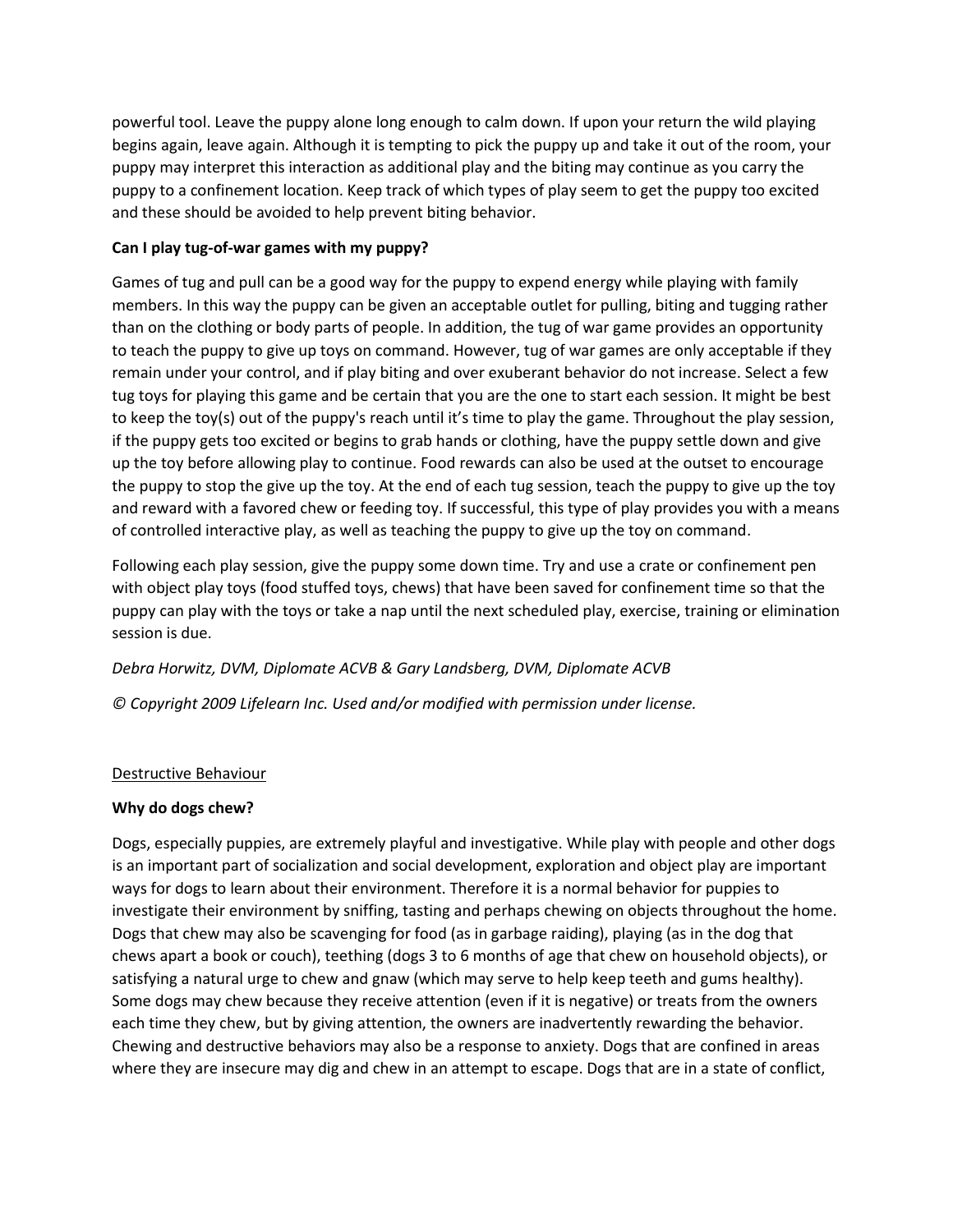arousal or anxiety, such as separation anxiety, may turn to chewing and other forms of destructiveness as an outlet.

# **How can chewing be treated?**

First, determine why the dog is chewing. If the dog is a puppy or young adult dog that is chewing a variety of objects in the household, it is likely that play and investigation (and perhaps teething) are the motives.

Dogs that raid garbage and steal food off counters are obviously motivated by the presence and odor of food. Dogs that chew at doorways or the doors of a cage may be attempting to escape confinement while others may be chewing as an outlet for anxiety. Determining the cause and motivation for chewing is essential in developing a treatment strategy. One of the best ways to determining why the dog is chewing and how the behavior might be resolved is to keep a diary of the pet's daily activities to determine when and where it is chewing, what occurred immediately prior to the behavior and what do family members do when they catch the dog chewing. In addition, the diary can help to determine whether the dog's daily schedule provides enough enrichment and a regular routine that serves all of the dog's needs. Although the goal of treatment is to stop undesirable chewing, the focus should be on providing sufficient enrichment and outlets and in rewarding desirable behavior. If the chewing occurs while you are gone, setting up a videotape may help determine is anxiety is the cause of the behavior

Directing the chewing into appealing alternatives, providing sufficient play and exercise, and preventing inappropriate chewing are needed for the exploratory dog. You must also ensure that you are not inadvertently rewarding the behavior. Ignoring the dog, or using a device to interrupt the chewing may be useful for these dogs. With puppies, this behavior may decrease in time, provided you provide enough daily play and exercise and you direct the chewing to proper outlets. Dogs that are garbage raiding or food stealing need to be treated by supervision, prevention (by keeping food inaccessible) and booby-traps, since the behavior itself is self-rewarding. Dogs that are destructive when trying to escape from confinement must learn to become comfortable and secure in the cage or room where they are to be confined. In some cases, a new confinement area may have to be chosen. Dogs that are destructive due to anxiety will need to have the cause of the anxiety diagnosed, and the problem appropriately treated.

### **How can proper chewing be encouraged?**

Before considering how to discourage inappropriate chewing, you need to provide some appropriate outlets for your dog's "needs," not only the chewing but also all of its requirements for physical exercise, social and object play and exploration.

To get your dog's chewing headed in the right direction, begin with a few toys having a variety of tastes, odors, and textures to determine what appeals most to the ') pet. Coating or stuffing toys with liver or cheese spread, peanut butter, or bits of food may also increase their desirability. There are numerous durable rubber toys that are designed to be stuffed or filled with food or treats, which your dog will then need to chew or manipulate to obtain its "rewards". There are even flavored products that have been designed to stuff into the toys. Placing soup, meat products or canned dog food into the toys and freezing them can make them retain their interest and last a lot longer. In fact, if you are looking for ways to keep your dog occupied and amused when you cannot play or supervise, then it might be useful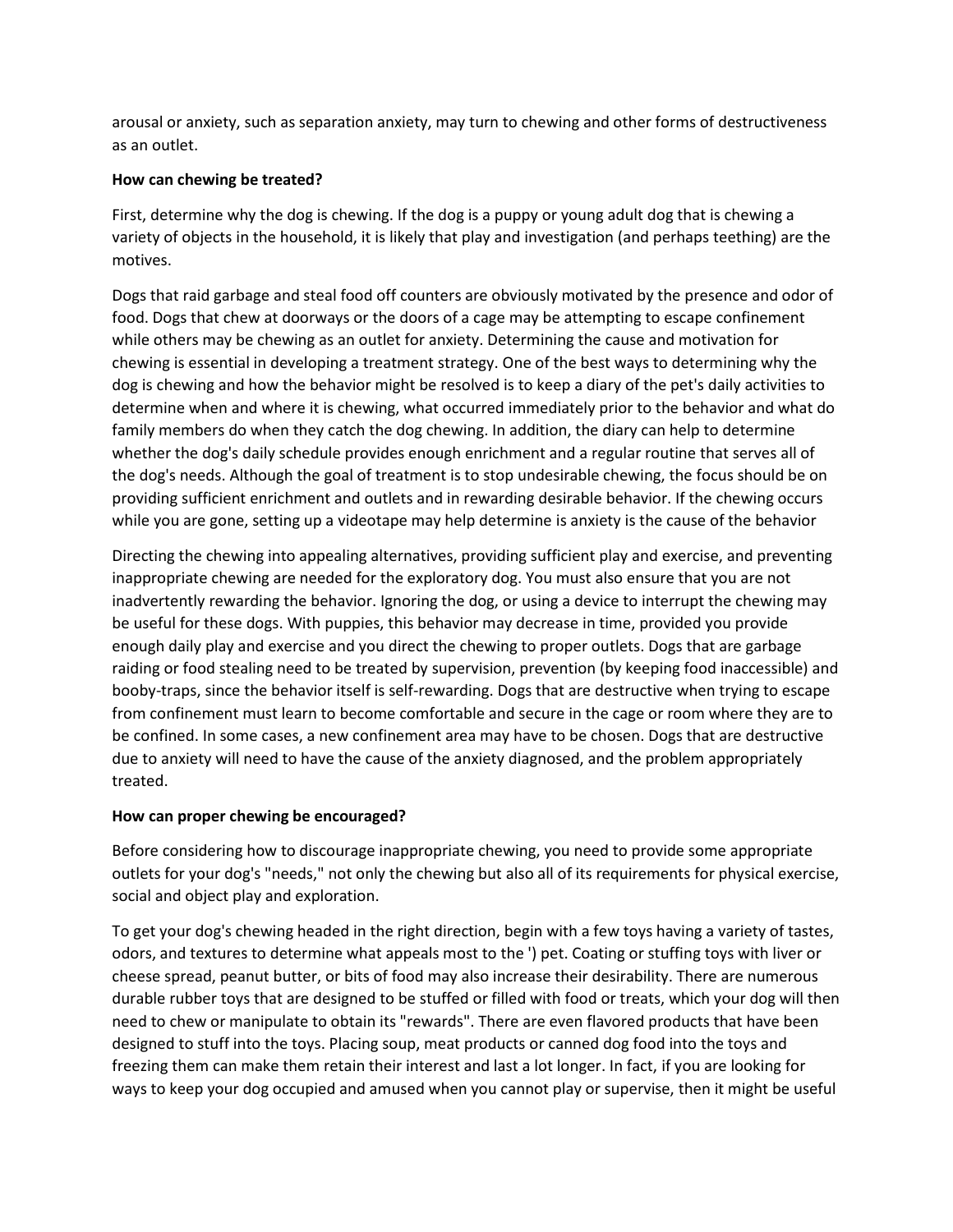to provide some or all of your dogs' meals inside these feeding toys, so your dog can work (and play) for its food.

Another option that might help reduce your dog's undesirable chewing, as well as helping maintain healthy teeth and gums, is to provide toys, food and treats that are designed to promote good dental hygiene. Although some dental foods and treats contain ingredients that help to reduce tartar; the ones that are likely to be the most beneficial to the dog with a need to chew are the ones that have a texture, consistency and size that encourages chewing and gnawing. Food and treats that are soft, small enough to be swallowed whole, or break apart with little or no chewing, are less likely to satisfy the chewing need.

To ensure that your puppy is encouraged and rewarded for chewing on its own toys, and discouraged from chewing on all other objects, it must be supervised at all times. Whenever supervision is not possible, you should prevent access to any object or area that might be chewed, other than the pet's toys.

# **How else can my dog's chewing activity be reduced?**

In addition to providing ample opportunity to explore and play, you should insure that your pet has a regular (predictable) daily routine that provides social activity times, where the pet gets play, training and exercise and an opportunity to eliminate. For many dogs a daily walk can be very calming and provide exercise and activity. In between these social times, especially if the owner cannot supervise the pet will need to be placed in its bed, crate or room for a nap, or placed in a room or confinement area where it has appealing feeding, play or chew toys.

Many of the breeds obtained as family pets have been bred for a variety of working tasks. This means that they are mentally and physically capable and "programmed for" activities such as retrieving, herding, hunting or sledding. Therefore the requirements of these breeds should be met by providing either work or an equivalent amount and type of play. Games such as tug-of-war, retrieving, catching a ball or Frisbee, jogging, pulling a cart, flyball, or even long walks are excellent alternatives for expending energy, while socially interacting with family members. However, the type and amount of play may vary with the breed, age and health of the pet. Obedience training, agility classes and training your dog to a few simple commands and tricks are not only pleasant interactive activities for you and your dog, but they also provide some stimulation and "work" in the dog's daily schedule.

### **How can I stop the chewing on household objects?**

Access to all areas that the dog might chew must be prevented unless the owner is present to supervise, or the area is effectively booby-trapped.

Your dog can only be punished for chewing if it is caught in the act. Even then, punishment must be humane, immediate and effective. Punishment administered directly by the owner can lead to fear and defensive reactions in some dogs, and may serve as a form of attention and reinforcement to others A shake can, alarm (audible or ultrasonic), or even verbal reprimand is preferable to techniques that use physical contact of any type. A hand reaching for your dog should always mean affection or treats; a hand reaching to punish can have the opposite effect. Punishment of any type, when the owner is in direct sight, can deter the pet in your presence, but the pet will quickly learn that the behavior is not punished in your absence. Therefore, remote punishment (where the owner is out of sight while